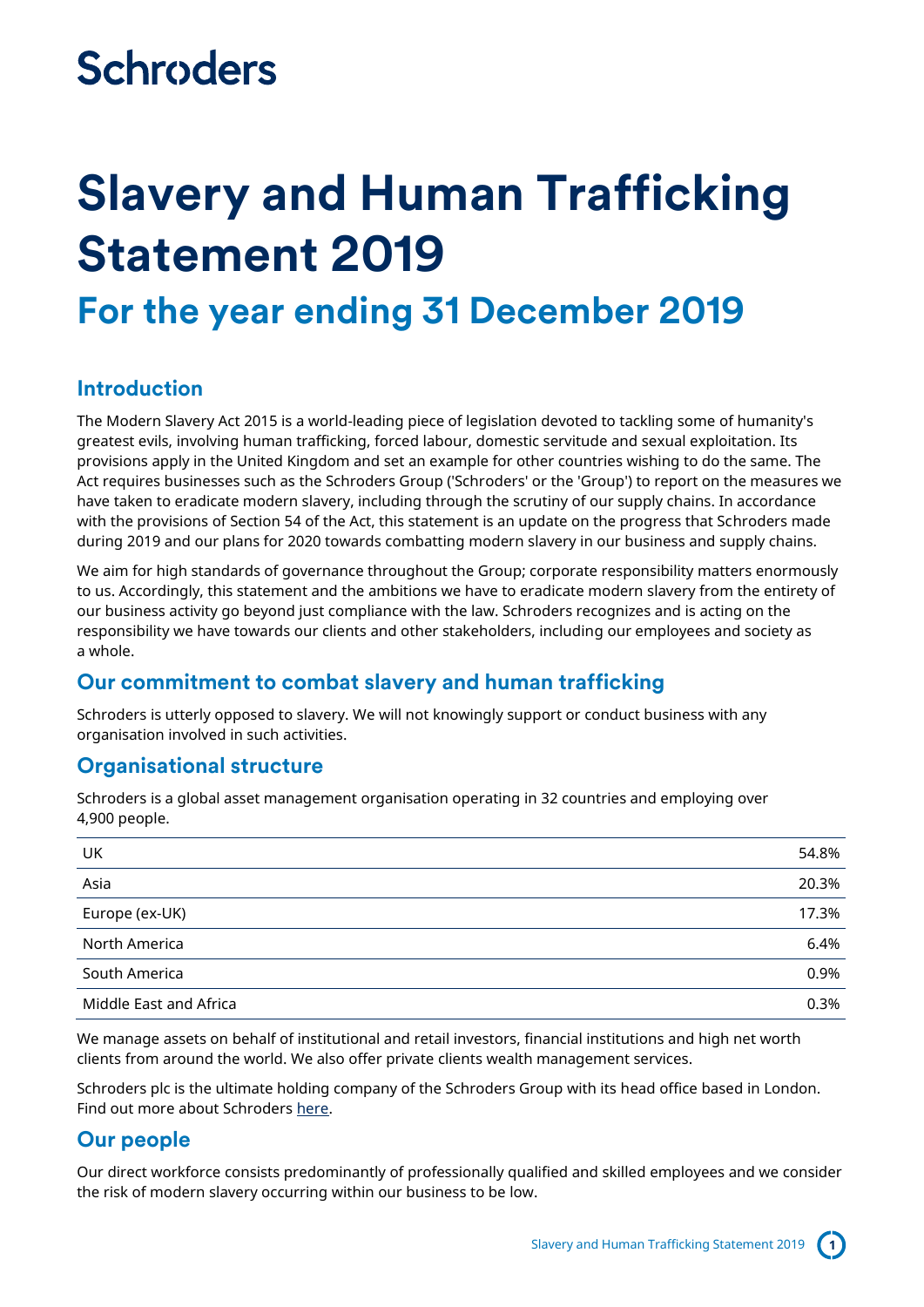We are a living wage employer and we have committed to meeting the living wage for all our London-based employees. We extend the living wage principle to all our locations. Where applicable, we expect our suppliers to adopt the same principle.

All new employees of the Group are directed to our employee handbook, which sets out that we expect the highest standards of ethics and integrity and makes clear that we oppose all forms of unfair discrimination or victimisation. From 2018, this has included a specific section highlighting the firm's zero-tolerance of modern slavery and human trafficking in any part of its business.

#### **Our ethical standards**

We promote high ethical standards and have an internal Whistleblowing Policy whereby employees can raise suspected concerns regarding unethical behaviour or decisions that could indicate potential wrongdoing. A 24 hour hotline is available to employees to report anonymously any concerns and this is publicised widely. Our focus on doing the right thing for our clients, our people and wider society lies at the centre of our culture and so we are committed to delivering positive outcomes for all.

### **Training**

We recognise that training is crucial to raising awareness of issues around slavery including how to spot signs of trafficking and where to report concerns.

We provide specific training to our procurement team and other staff involved in the management of our suppliers. We have training modules on modern slavery and human trafficking available to all employees through our online training platform.

### **Our supply chain**

We rely on third parties to support high quality, effective and efficient delivery of our services to clients. We expect all of our suppliers to operate in a responsible, ethical, open and transparent way and in compliance with all applicable laws and regulations.

In 2019 we spent close to £600m with c.5,800 suppliers globally. Our business profile results in a supply chain that is predominantly composed of business and professional services organisations in low risk countries. We have consolidated our supplier oversight policies and framework to enhance awareness and provide greater clarity of roles and responsibilities. Furthermore we have invested in people and technology in 2019 that will support improvements in our reporting capabilities, enable access to a greater breadth of data and introduce increased controls when onboarding new suppliers.

We regularly assess, review and report upon our supply chain to focus efforts on those suppliers that have the most significant potential impact across a number of criteria. Our criticality assessment includes a review of those suppliers most material with respect to (i) spend; (ii) brand risk; (iii) regulatory risk; (iv) contractual commitment; (v) business impact; (vi) service complexity; (vii) data risk. This assessment, along with a review of both the category of spend and country of service, provide us with a supplier profile which we focus our enhanced due diligence and corporate responsibility reporting against.

#### **Supplier spend by region FY19**



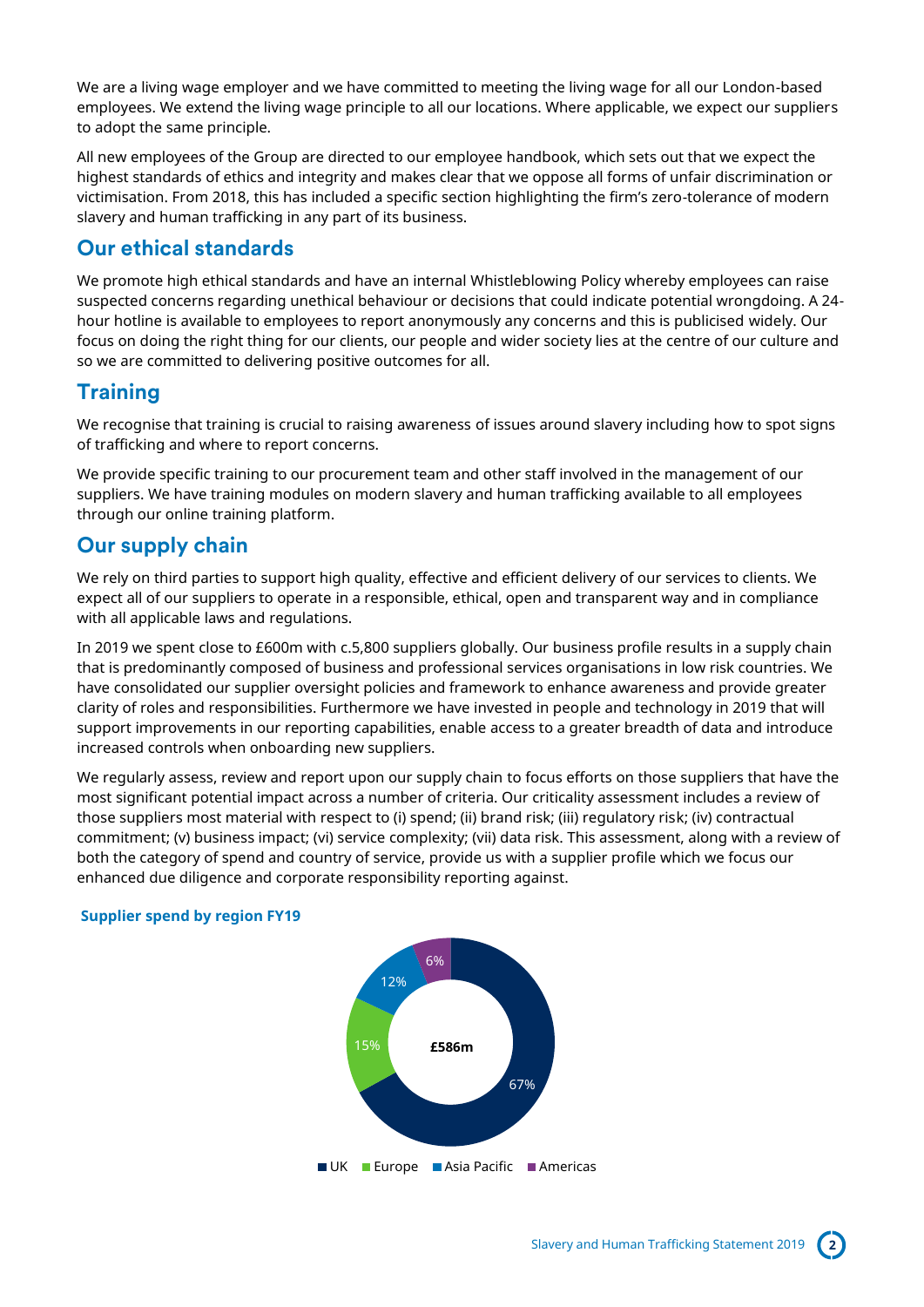Throughout 2019, we regularly assessed our supply chain through 3 lenses:

- 1. Our top 200 suppliers, accounting for 78% of our total expenditure
- 2. Our 20 business critical suppliers ensuring regulatory compliance (accounting for 15% of our total global spend)
- 3. Those suppliers providing services in sectors considered high risk; cleaning, catering, office equipment, office stationery, textiles, IT desktop/laptops and IT consumables (accounting for 4% of our total global spend)

The aggregate population of suppliers with whom we spend in excess of £50,000 and meet the above criteria is 238 suppliers, accounting for 82% of our global supplier spend.

Our assessment of these 238 suppliers confirm that we have services provided from one (1) country that we categorise as high risk, five (5)medium risk countries and sixteen (16) low risk.

| Location (countries) | <b>No. of suppliers</b> | % of spend |
|----------------------|-------------------------|------------|
| High risk (1)        |                         |            |
| Medium risk (5)      | 43                      | 4          |
| Low risk (16)        | 191                     | 95         |

For those suppliers providing services in high risk sectors, we have 28 suppliers with whom we spend in excess of £50,000. Of these, 15 are in scope and have clear modern slavery statements of their own. For all in scope suppliers we request and receive assurance and commitment to abide by Schroders Supplier Code of Conduct.

Suppliers of goods and services that fall into the high risk sectors are subject to increased scrutiny and enhanced due diligence to ensure the appropriate mitigation of risk.

All contracts we have in place with our providers of onsite catering and cleaning services in the UK now have a legally binding clause requiring them to adhere to the requirements of the Modern Slavery Act and this language is being increasingly introduced into new supplier arrangements.

### **Due diligence**

We undertake robust due diligence on all our material suppliers and have an established framework setting out the accountability for on-going performance measurement to monitor, review and manage these relationships. Our due diligence process include a specific human rights risk assessment as a measurement criteria used during the selection process for new suppliers.

Material suppliers are formally reviewed twice a year in line with our policies and this includes assessment against service levels, operational risk, compliance with regulation, business continuity and contractual obligations.

The output from the bi-annual due diligence reports and other relevant market information is collated into a service provider risk report for review by the Board Audit and Risk Committee.

Due diligence is also undertaken before entering a new client relationship and this is enhanced in high-risk countries.

#### **Initiatives being undertaken**

In 2019 we have invested in services that will enable us to:

- Report that all in-scope incumbent suppliers have a Modern Slavery Statement
- Confirm that all in-scope incumbent suppliers have attested to our Supplier Code of Conduct
- Gain swifter access to in-scope incumbent supplier MSA statements

We have invested in people and technology that shall enable us to increase our controls with regard to onboarding new suppliers including the provision of Modern Slavery statements and compliance with our Supplier Code of Conduct.